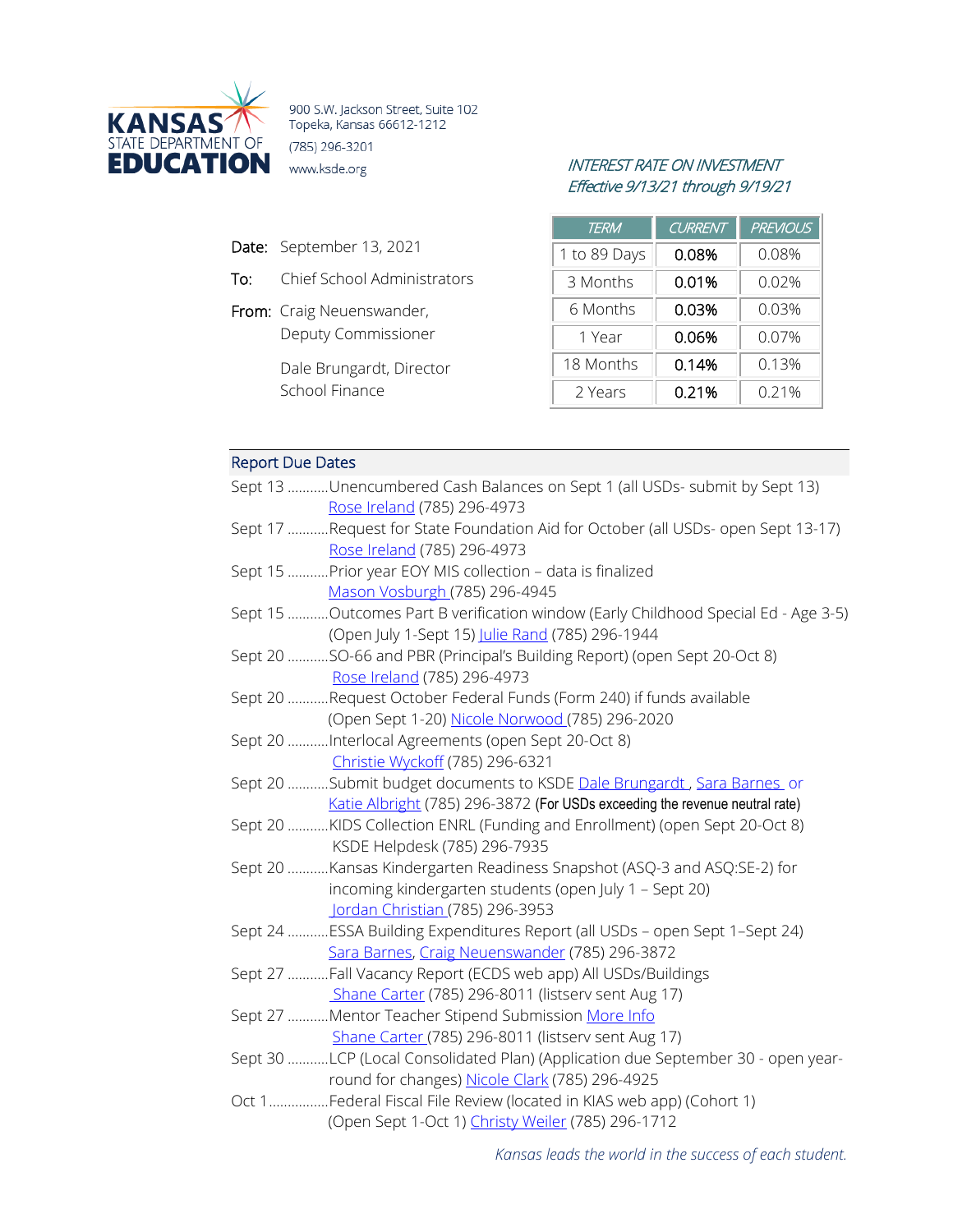#### September Payment

Sept 13 ...........P-EBT Local Administrative Cost Grant Awards (more info below) Sept 15 ...........Kansas Parents As Teachers (PAT)

Payment amounts will be posted on the [School Finance homepage](http://www.ksde.org/Agency/Fiscal-and-Administrative-Services/School-Finance/Payment-Information) near the date of deposit under the heading: FY22 Payments.

Questions? Contact one of the following:

State aid payments: Rose Ireland [rireland@ksde.org \(](mailto:rireland@ksde.org)785) 296-4973 Sara Barnes [sbarnes@ksde.org](mailto:sbarnes@ksde.org) (785) 296-4972

#### FY 2021 P-EBT Local Level Administrative Cost Grant Awards (Food Service)

The Continuing Appropriations Act, 2021 and Other Extensions Act (P.L. 116-159), Sec 721 of the FY 2021 Omnibus and COVID Relief and Response Act (P.L. 116-260) allow funds to be sub-awarded to local School Nutrition Program Sponsors to assist with administrative costs associated with local level implementation of Pandemic Electronic Benefit Transfer (P-EBT).

This is scheduled to direct deposit on Monday, September 13, for those School Nutrition Program Sponsors who submitted their requests by August 2<sup>nd</sup>. Deposit funds in Food Service (Code 24) as 4590 Other Federal Aid and record on the Monthly Financial Report (MFR) Line 8 Federal Grants.

If you have questions, contact Child Nutrition and Wellness at (785) 296-2276 or Cheryl Johnso[n cjohnson@ksde.org.](mailto:cjohnson@ksde.org)

### September 20 Tax Distribution

Districts will soon be receiving the September 20<sup>th</sup> tax distribution. Listed below are sources of revenue that are part of the 20-mill general fund, which the county will remit to the State Treasurer.

- − Ad Valorem (personal property tax)
- − Delinquent Ad Valorem
- − Watercraft\*
- − In Lieu of Taxes on Economic Development Bonds

The following revenues *should not* go into the General Fund:

- − Commercial Vehicle
- − Motor Vehicle
- − Recreational Vehicle
- − 16/20M Heavy Truck
- − Rental Excise Tax

Mineral Production (Severance Tax) will be sent to the district and should be deposited in the General Fund.

\* Watercraft tax remitted to the district should be deposited in the appropriate fund (except General Fund) as Ad Valorem.

If you have budget questions, please call School Finance at (785) 296-3872.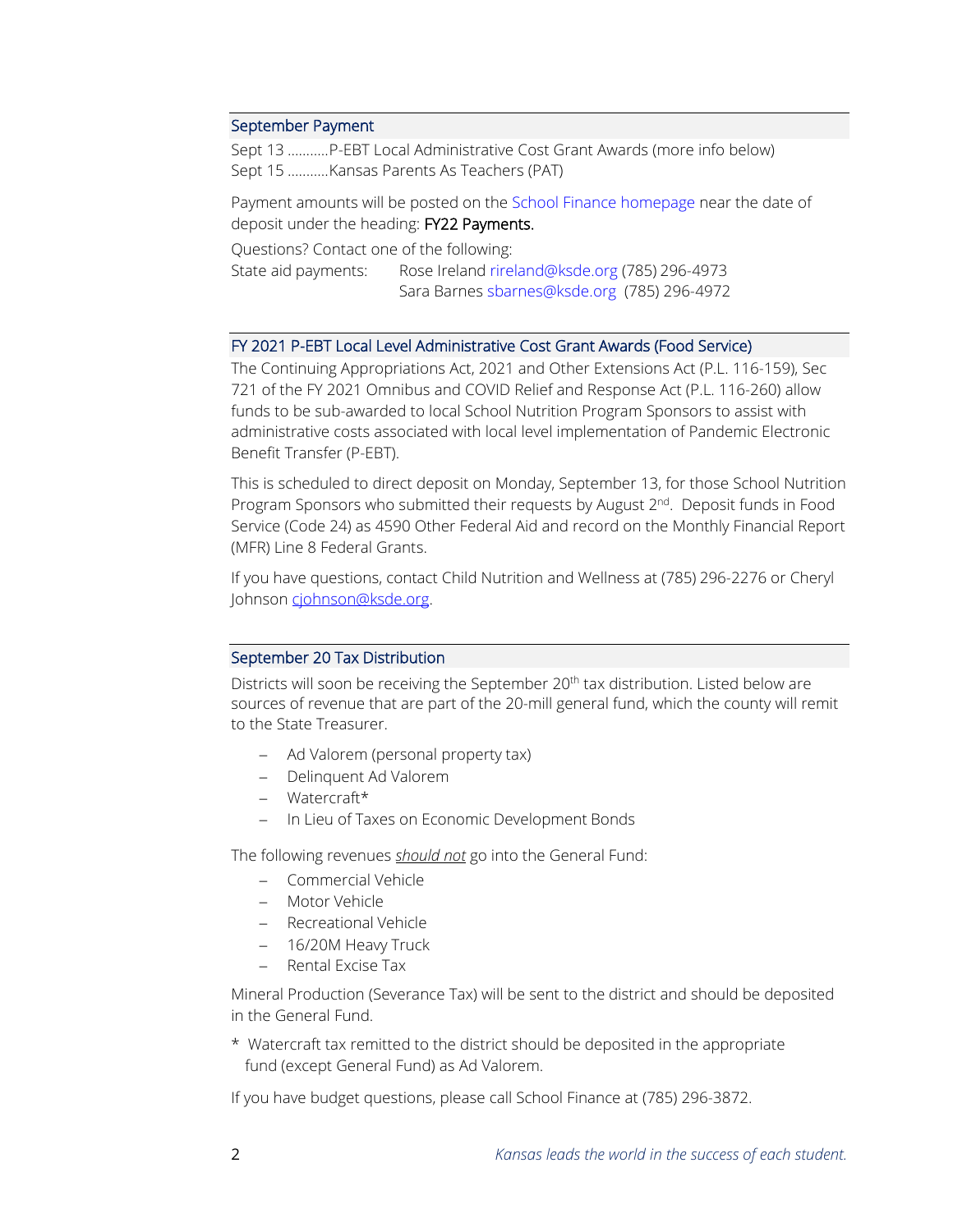### SO66 and Principal's Building Reports (verify access now)

We anticipate these two online reports (Superintendent's Organization Report (SO66), and Principal's Building Report (PBR) will be available for data entry by Friday, September 17. When these reports are open, KSDE will send notification via email with instructions to Superintendents, board clerks, and building principals' listservs.

The 'official' student count date is Monday, September 20. KIDS staff are asked to wait to

upload ENRL records on or after September 20 (and not before). After you upload, KSDE will use ENRL records to pre-populate enrollment totals into the PBR and SO66 reports.

Please reference the Enrollment Handbook for changes in how student FTE is to be counted under the school finance formula. The handbook is available on the KSDE [Fiscal Auditing homepage:](https://www.ksde.org/Agency/Fiscal-and-Administrative-Services/Fiscal-Auditing)

[Click here](https://www.ksde.org/Portals/0/Auditing/Enrollment%20Handbook%20FY22.pdf?ver=2021-08-26-095355-947) to open Enrollment Handbook

We recommend you download and print the Enrollment Handbook with guidance for calculating student FTE.



# NOTIFY STAFF AT BOTH THE DISTRICT AND BUILDING LEVEL TO VERIFY ACCESS TO THE SO66 / PBR ONLINE WEB APPLICATIONS.



Today, please email the message below to your staff responsible for data entry or review on these two reports:

## Subj: Verify access to SO66 / PBR online web applications (open by Sept 17)

All staff involved with work on the Superintendents Organization Report (SO66) and/or Principal's Building Report (PBR) should go online to the authenticated web application login screen to verify access to these reports. Follow the steps below:

## $\checkmark$  New staff members should request online access to SO66 and/or PBR.

If you have new staff members on board that will be responsible for data entry (or new administrators that will review these reports), notify them to go online and click on >Register to create their own Individual User ID and Password. Link to web application login screen: <https://apps.ksde.org/authentication/login.aspx>

Next, place a check mark next to all reports that you request access to and submit. If you need assistance, please call the KSDE Help Desk number at (785) 296-7935. An email from KSDE will notify you when your access has been approved by your superintendent.

 $\checkmark$  All staff members who will enter data or review the SO66 and/or PBR should login to verify access this week.